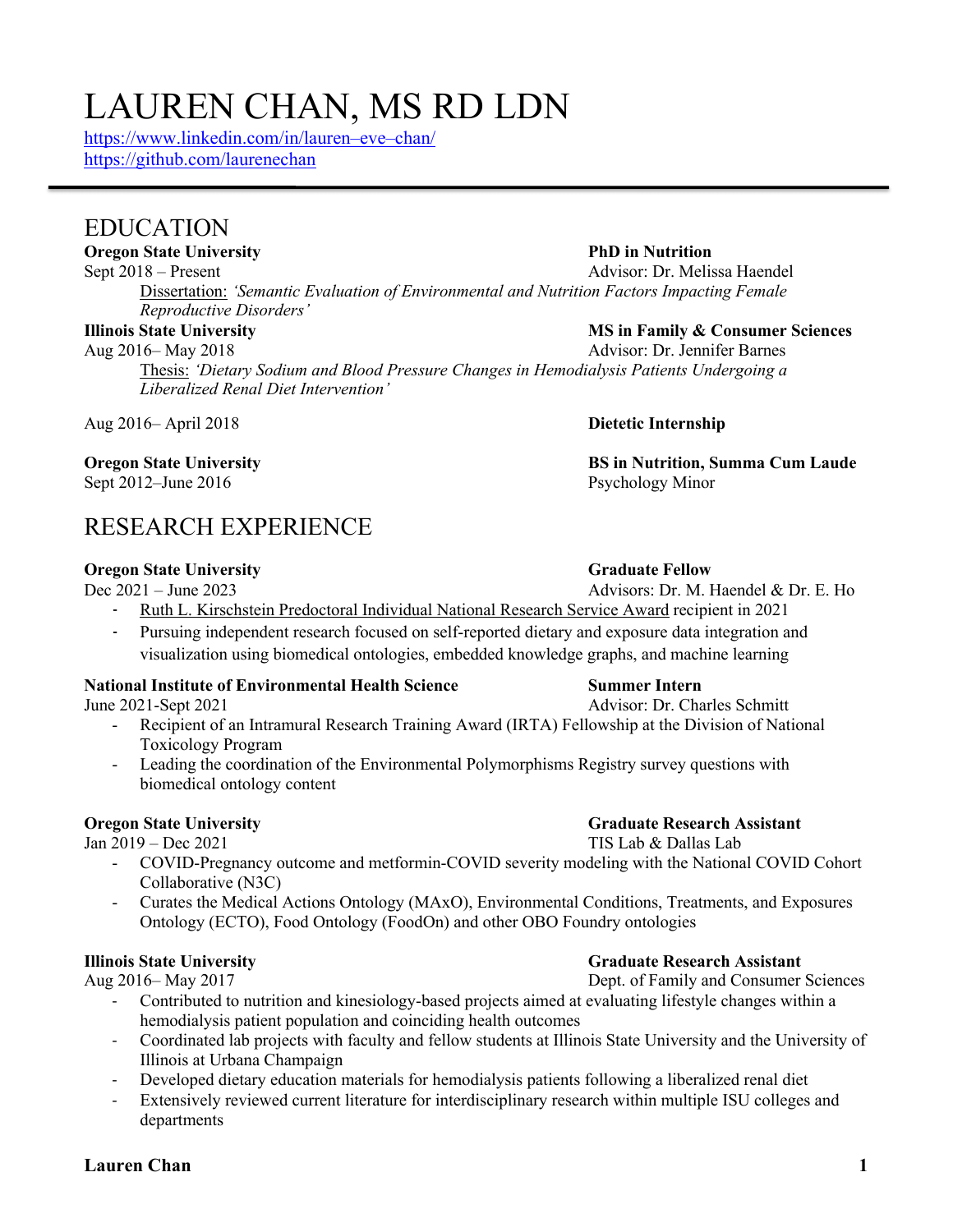## TEACHING EXPERIENCE

### Sept. 2018 – June 2020 **Graduate Teaching Assistant**

- Instructed Human Nutrition (NUTR 240) in–seat lecture for  $\sim 100$  students
- Facilitated all instruction for Introduction to the Nutrition Major (NUTR 104) with OSU Ecampus
- Coordinated accompanying Canvas webpage for all course facilitation
- Assisted primary instructor for Medical Nutrition Therapy series (NUTR 43X) and Lifetime for Fitness (HHS 231) course including grading and student office hour meetings

### 2018– 2019 **Guest Lecturer**

- Coordinated and presented guest lectures for KIN 599 (Nutrition in Athletic Training), NUTR 430, NUTR 431, and NUTR 432 (Medical Nutrition Therapy I, II & III)

## PUBLICATIONS

**Chan, L.,** Vasilevsky, N., Thessen, A., McMurry, J., & Haendel, M. (2021). The landscape of nutri-informatics: a review of current resources and challenges for integrative nutrition research. *Database: The Journal of Biological Databases and Curation*, *2021*. https://doi.org/10.1093/database/baab003

**Chan, L. E.,** Beverly, R. L., & Dallas, D. C. (2021). The Enzymology of Human Milk. In A. L. Kelly & L. B. Larsen (Eds.), *Agents of Change: Enzymes in Milk and Dairy Products* (pp. 209–243). Springer International Publishing. DOI: 10.1007/978-3-030-55482-8\_9

Antar, T., **Chan, L**., Jason, E., Moraczewski, D., Pu, K., Ruan, E., & Thomas, A. (2021). Visualizing the Nutritional Landscape of Food: An NIH Codeathon Project. Zenodo. https://doi.org/10.5281/zenodo.5504204

Toro, S., Hamosh, A., Matentzoglu, N., Munoz-Torres, M., **Chan, L.,** Thaxton, C., Alyea, G., Haendel, M., Mungall, C., Robinson, P. N., & Vasilevsky, N. (2021). *New view of the Mondo Disease Ontology High-level Classification According to Harrison's Principles of Internal Medicine textbook*. https://doi.org/10.5281/zenodo.5273598

Reese, J. T., Coleman, B., **Chan, L.,** Blau, H., Callahan, T. J., Cappelletti, L., Fontana, T., Bradwell, K. R., Harris, N. L., Casiraghi, E., Valentini, G., Karlebach, G., Deer, R., McMurry, J. A., Haendel, M. A., Chute, C. G., Pfaff, E., Moffitt, R., Spratt, H., … Robinson, P. N. (2021). Cyclooxygenase inhibitor use is associated with increased COVID-19 severity. *medRxiv : The Preprint Server for Health Sciences*. https://doi.org/10.1101/2021.04.13.21255438

Perez, L. M., Burrows, B. T., **Chan, L. E.,** Fang, H.-Y., Barnes, J. L., & Wilund, K. R. (2020). Pilot feasibility study examining the effects of a comprehensive volume reduction protocol on hydration status and blood pressure in hemodialysis patients. *Hemodialysis International. International Symposium on Home Hemodialysis*, *n/a*(n/a). https://doi.org/10.1111/hdi.12841

Thessen, A. E., Grondin, C. J., Kulkarni, R. D., Brander, S., Truong, L., Vasilevsky, N. A., Callahan, T. J., **Chan, L. E**., Westra, B., Willis, M., Rothenberg, S. E., Jarabek, A. M., Burgoon, L., Korrick, S. A., & Haendel, M. A. (2020). Community Approaches for Integrating Environmental Exposures into Human Models of Disease. *Environmental Health Perspectives*, *128*(12), 125002. https://doi.org/10.1289/EHP7215

Shefchek, K. A., Harris, N. L., Gargano, M., Matentzoglu, N., Unni, D., Brush, M., Keith, D., Conlin, T., Vasilevsky, N., Zhang, X. A., Balhoff, J. P., Babb, L., Bello, S. M., Blau, H., Bradford, Y., Carbon, S., Carmody, L., **Chan, L. E**., Cipriani, V., … Osumi-Sutherland, D. (2020). The Monarch Initiative in 2019: an integrative data and analytic platform connecting phenotypes to genotypes across species. *Nucleic Acids Research*, *48*(D1), D704–D715.

### **Lauren Chan 2**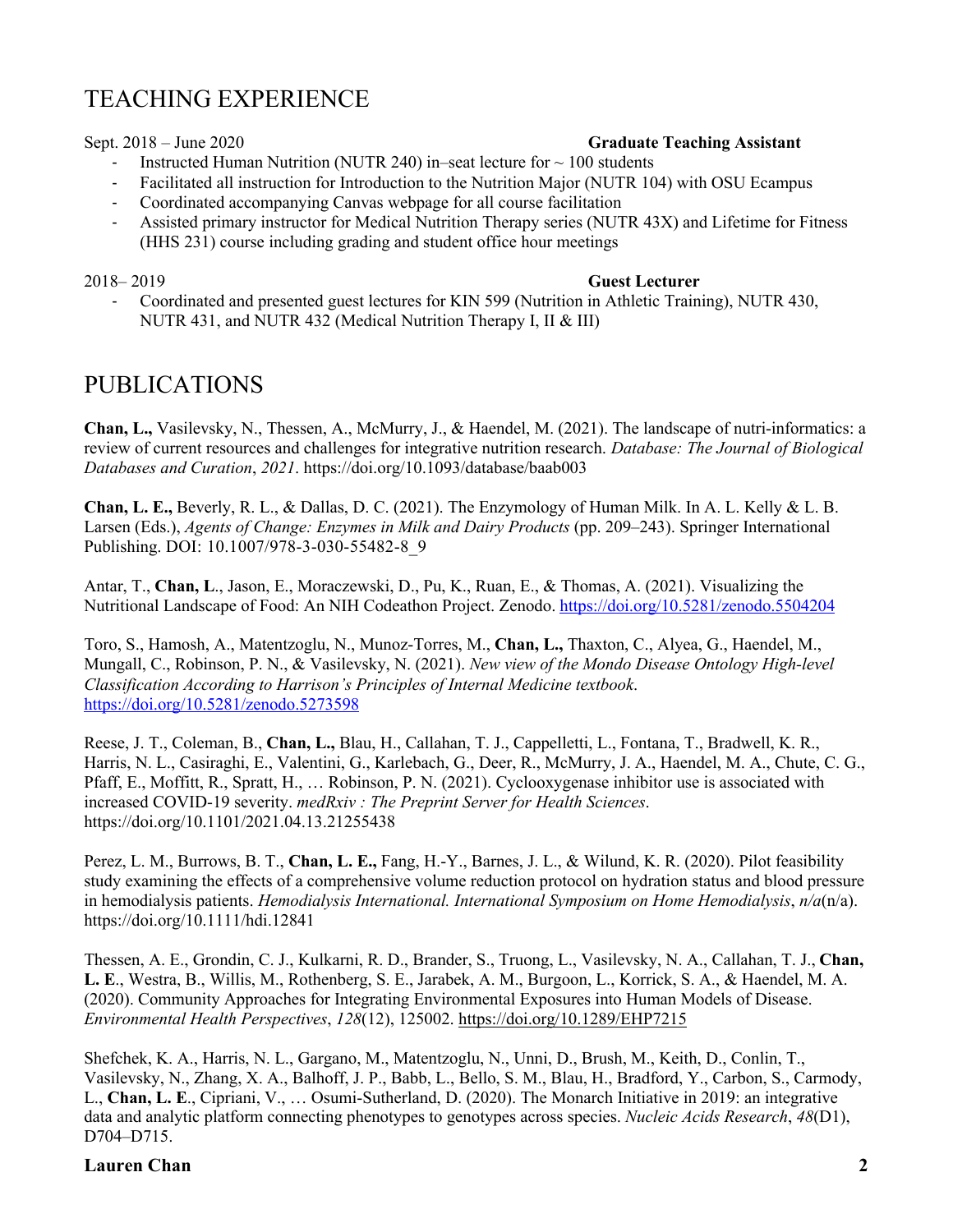**Chan, L.** (2018). Dietary Sodium And Blood Pressure Changes In Hemodialysis Patients Undergoing A Liberalized Renal Diet Intervention. *Theses and Dissertations*. https://doi.org/10.30707/ETD2018.Chan.L

## PUBLICATIONS UNDER REVIEW

**Chan L,** Brody R, Dobak S, Peterson S. Digital learning: A survey of RDN attitudes and utilization of YouTube for nutrition education.

*Under editor's review at Topics in Clinical Nutrition*

**Chan L**, Vasilevsky N, Thessen A, Matentzoglu N, Duncan W, Mungall C, Haendel M. A semantic model leveraging pattern-based ontology terms to bridge environmental exposures and health outcomes**.** *Set for publication in the International Conference on Biomedical Ontologies 2021 conference proceedings*

## ABSTRACTS

**Chan L,** Brody R, Dobak S, Peterson S. Digital learning: A survey of RDN attitudes and utilization of YouTube for nutrition education. 2021. *Poster presentation at FNCE*<sup>â</sup> *2021*

**Chan L,** Thessen A, Vasilevsky N, Matenzoglu N, Mungall C, Haendel M. Semantic modeling of environmental and chemical exposures: The impact on health. 2020. *Poster presentation at 11th Annual EMT Research Symposium*

**Chan L**, Dobak S, Peterson S, Chen Y. YouTube: The next frontier for nutrition support education. 2019. *Poster presentation at FNCE*<sup>â</sup> *2019, Outstanding Abstract award winner.*

## PRESENTATIONS

**Chan L,** Vasilevsky N, Thessen A, Matentzoglu N, Duncan W, Mungall C, Haendel M. A semantic model leveraging pattern-based ontology terms to bridge environmental exposures and health outcomes. 2021. *Oral presentation at the 12th International Conference on Biomedical Ontologies (ICBO)*

**Chan L.** YouTube: The Next Frontier of Nutrition Education. 2020. *Presented as a Clinical Nutrition Management webinar in September 2020*

**Chan L,** Carmody L, Matentzoglu N, Vasilevsky N, Robinson P, Haendel M. Standardizing clinical nutrition intervention terminology for rare disease management. 2019. *Lightning talk and poster presentation at CGRB Fall Conference 2019*

**Chan L,** Perez L, Burrows B, Biruete A, Barnes JL, Wilund KR. Effects of a 6–month lifestyle intervention on dietary intake and blood pressure in hemodialysis patients. *FASEB J*. 2017;31(1 Supplement):140.3–140.3. *Oral presentation at Experimental Biology Annual Meeting 2017.*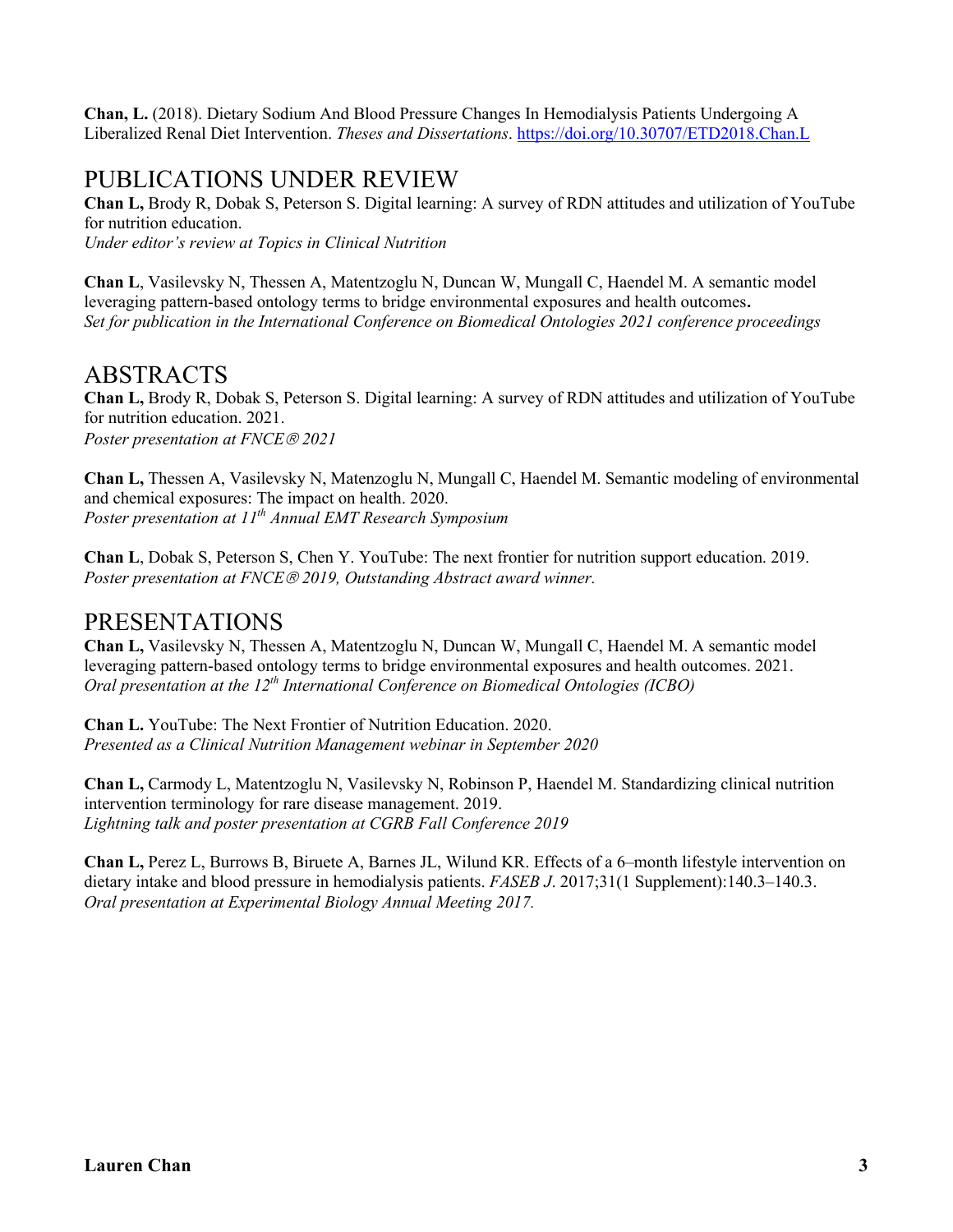## SERVICE EXPERIENCES

### **Dietitians in Nutrition Support YouTube Coordinator**

June 2020 - Present

June 2018–May 2020 **Student Coordinator**

- Administrated and created content for DNS YouTube page including educational video resources related to nutrition support. https://www.youtube.com/c/dietitiansinnutritionsupport
- Coordinated volunteer contributors for YouTube video content
- Member of Executive Committee, including attendance at Leadership Retreats 2018-2020 for DNS yearly strategic planning

### **International Conference on Biomedical Ontologies Program Committee Member**

- Reviewed a variety of abstracts and manuscripts submitted for presentation at ICBO 2021

### **Integrated Food Ontology Workshop (IFOW) Coordinating Team Member**

March 2020-present

March 2021-Oct 2021

- Reviewed manuscripts and abstracts for the mixed in-person and online 2021 workshop presentations
- Developed a virtual workshop to replace the 2020 in-person workshop cancelled due to travel restrictions, offering a 4-week alternative meeting for paper presentations and community discussion

### **CPHHS Curriculum Committee Student Member**

Dec 2019–June 2020

Reviews proposed new courses and course revisions for undergraduate and graduate programs within the College of Public Health and Human Sciences

### **Beaver Store Board of Directors Vice Chairman and Member**

May 2013–May 2016 & Nov 2019–Present

- Communication liaison representing the OSU community at the Beaver Store, a non–profit bookstore
- Evaluated matters of finances, advertising, and future company investments
- Directed the CEO's annual evaluation based on company success including goal achievement and non– profit member benefits

### **Fresh FAVs Program Spring Coordinator**

Jan 2017–April 2017

- Coordinated weekly delivery of fresh produce for 180+ participants, managing an \$11,000 budget for the 8–week program
- Directed 20 volunteers weekly to provide efficient and safe produce management
- Provided weekly produce– focused and herb–focused recipes for participants, concentrating on health and trying new foods

# PROFESSIONAL MEMBERSHIPS<br>2014– Present

Academy of Nutrition and Dietetics 2016– Present Dietitians in Nutrition Support 2018–Present American Society of Nutrition 2020–Present International Society for Biocuration 2020-Present Joint Food Ontology Working Group